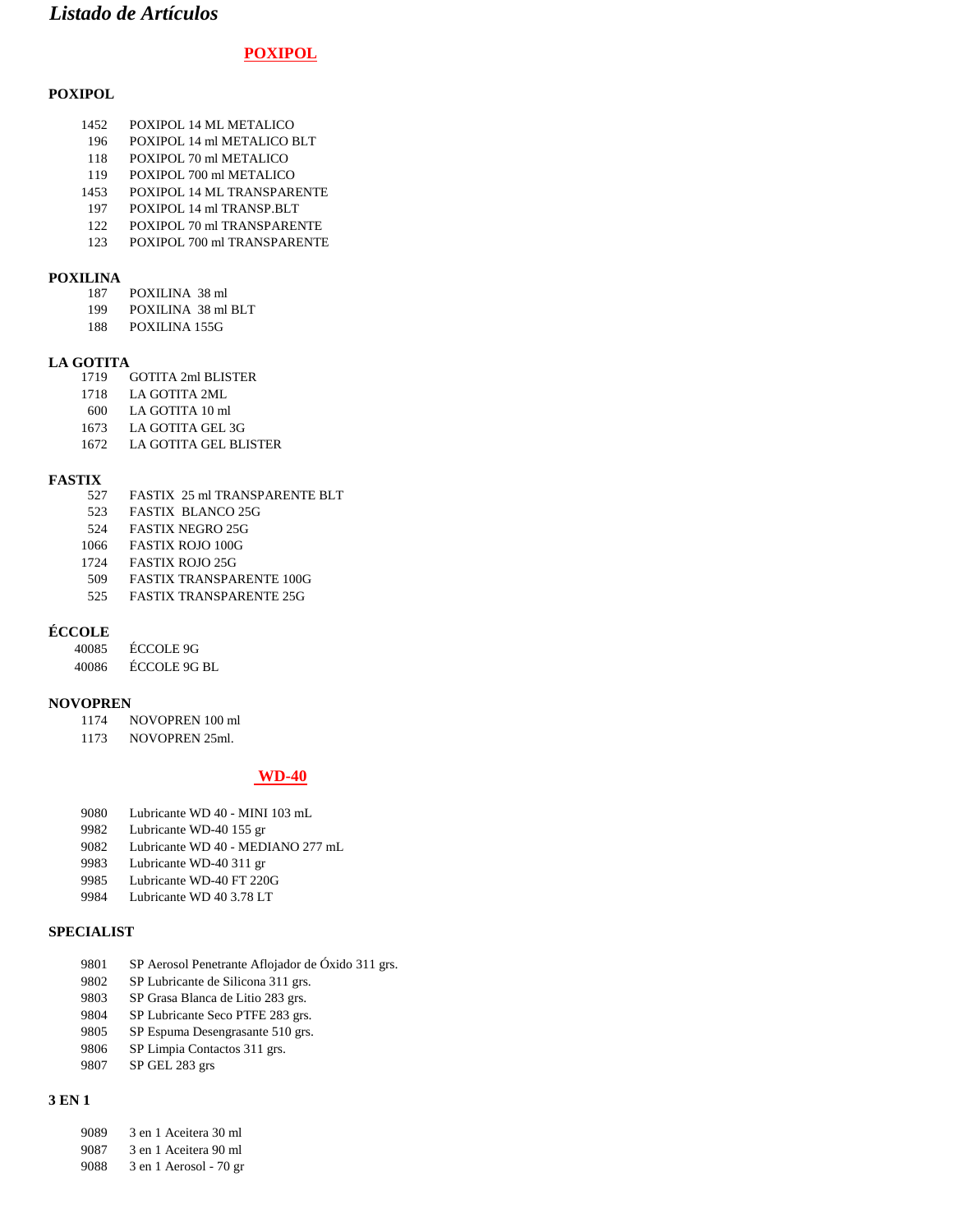#### **BIKE**

- 9812 WD 40 BIKE Lub seco 118 ML
- 9813 WD 40 BIKE Lub húmedo 118 ML
- 9814 WD 40 BIKE Lubricante 170 ML

### **NOVO**

#### **CEMENTO CONTACTO**

- 1273 NOVO 30 c.c
- 1275 NOVO 250 ml.
- 1277 NOVO 500 ml
- 1276 NOVO 1000 ml
- 1006 CEMENTO DE CONTACTO 4 lts<br>1008 CEMENTO DE CONTACTO BID
- 1008 CEMENTO DE CONTACTO BIDÓN 20 ITS<br>1007 CEMENTO DE CONTACTO LATA 20 ITS
- CEMENTO DE CONTACTO LATA 20 ITS

#### **CEMENTO MOQUETTE**

- 1055 ADH.p/MOQ.y REVEST.1 lt
- 1056 ADH.p/MOQ.Y REVEST. 4 lts<br>1057 ADH.p/MOO.v REVEST.20 lts
- 1057 ADH.p/MOQ.y REVEST.20 lts LATA
- 1058 ADH.p/MOQ.y REVEST. BIDÓN 20 lts

#### **ADHESIVO PU**

- 1213 ADHESIVO PU 2285 11t.<br>1219 ADHESIVO PU 2285 4 L
- 1219 ADHESIVO PU 2285 4 LT<br>1220 ADHESIVO PU 2285 20 L'
- 1220 ADHESIVO PU 2285 20 LT

#### **ADHESIVO INFABLES Y PISCINAS**

- 1701 ADHESIVO INFLABLES Y PISCINAS 30 ML BLISTER
- 1702 ADHESIVO INFLABLES Y PISCINAS 30 ML

#### **CEMENTO COMÚN**

- 1105 CEMENTO COMUN 4 LTS
- 1107 CEMENTO COMUN 20 LTS

#### **CEMENTO ALTA VISCOSIDAD**

- 1355 CEMENTO CONTACTO ALTA VISCOSIDAD 4 lts.
- 1356 CEMENTO CONTACTO ALTA VISCOSIDAD 20 lts.

#### **CEMENTO EXTRA FUERTE**

- 1266 CEMENTO EXTRA FUERTE 1 LT
- 1267 CEMENTO EXTRA FUERTE 4 LT
- 1268 CEMENTO EXTRA FUERTE 20 LT

#### **CEMENTO PARA PVC**

- 1151 PVC 100 cc<br>1152 ADHESIVO
- ADHESIVO para PVC 1/4 LT
- 1153 ADHESIVO para PVC 1/2 LT
- 1154 ADHESIVO para PVC 1 LT
- 1156 ADHESIVO para PVC 20 lts

#### **COLA VIILICA**

- 1252 COLA VINILICA 100 gr.
- 1253 COLA VINILICA 1/4 KG
- 1254 COLA VINILICA 1/2 KG
- 1255 COLA VINILICA 1 KG
- 1256 COLA VIILICA 5 KG<br>1257 COLA VINILICA 20 K
- COLA VINILICA 20 KG

#### **DESOXIDANTE**

- 1503 DESOXIDANTE 250 cc
- 1504 DESOXIDANTE 500 cc
- 1505 DESOXIDANTE 1 Lt.
- 1506 DESOXIDANTE 5 K.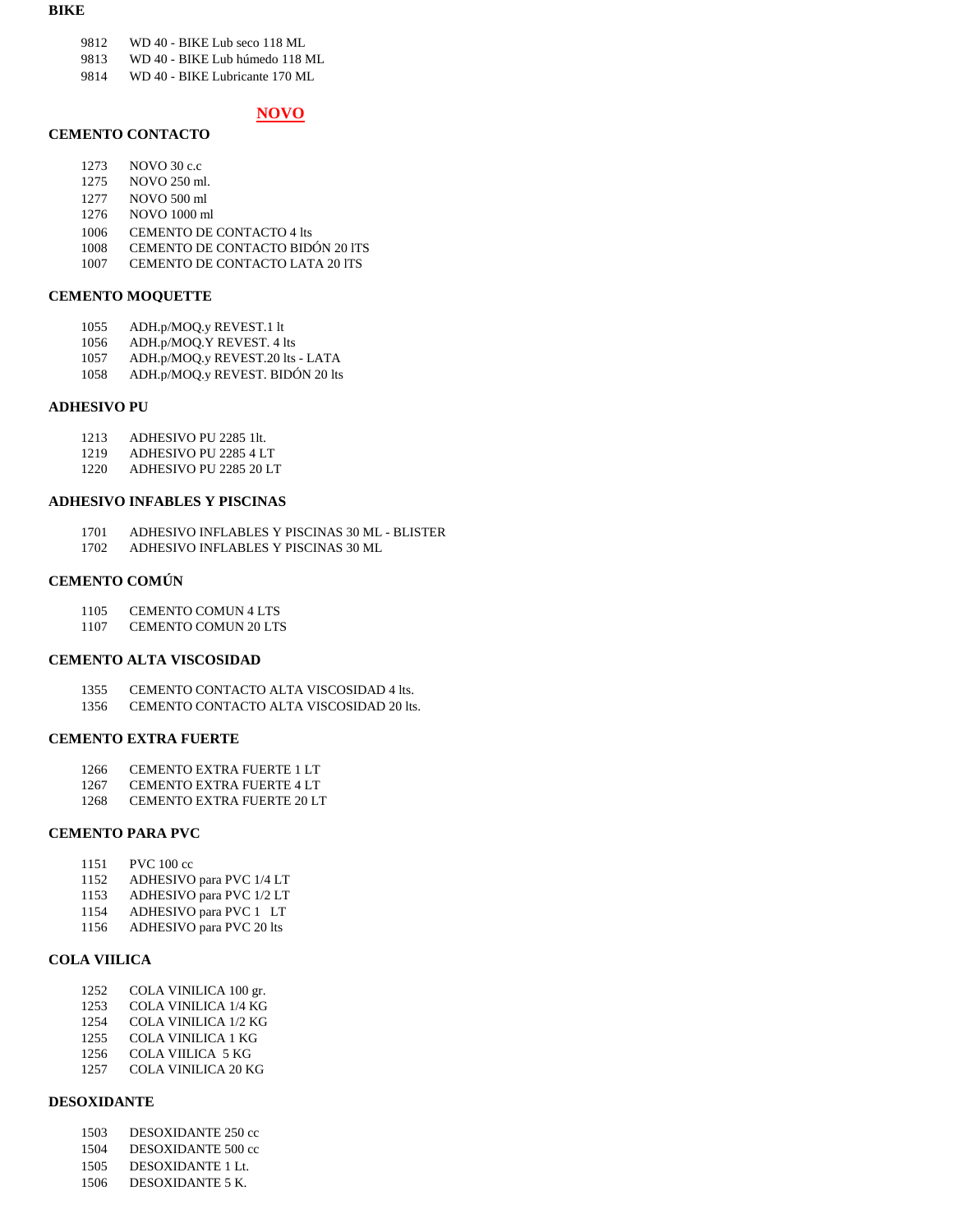#### **SOLVENTES**

- 1310 SOLVENTE ACTIVADOR 5 LTS.<br>1311 SOLVENTE ACTIVADOR 20 LTS.
- 1311 SOLVENTE ACTIVADOR 20 LTS.<br>1305 SOLVENTE P/NOVOPREN 5 LTS
- 1305 SOLVENTE P/NOVOPREN 5 LTS<br>1306 SOLVENTE P/NOVOPREN 20 LTS
- SOLVENTE P/NOVOPREN 20 LTS

## **VARIOS**

| 1601  | DESTAPA CAÑERIAS 1 LT             |
|-------|-----------------------------------|
| 1602  | FINAL DEL OBRA 1 lt.              |
| 1603  | $FINAI$ . DEL. OBRA 5 lt.         |
| 1607  | <b>OUITA SARRO 1 LT</b>           |
| 16507 | NOVOBRILL 100GR                   |
| 16501 | PEGATODO INCOLORO 30 cc           |
| 16601 | SELLA ROSCAS 30 cc                |
| 16800 | Aceite Grafitado 100 mL           |
| 17701 | ADH PARA INFLABLES Y PISCINAS BLT |
|       |                                   |

## **DUCK**

| 95393478  | ALFOMBRA BAÑO DUCK BAÑERA AZUL<br>ALFOMBRA BAÑO DUCK BAÑERA BLANCA |
|-----------|--------------------------------------------------------------------|
| 95393477  | ALFOMBRA BAÑO DUCK BAÑERA GRIS                                     |
| 95442097  | ALFOMBRA BAÑO DUCK C/ DISEÑO CLARA                                 |
| 951318988 |                                                                    |
| 95280958  | ALFOMBRA BAÑO DUCK CAUCHO BLANCA                                   |
| 95393482  | ALFOMBRA BAÑO DUCK DUCHA BLANCA                                    |
| 95283279  | <b>AMORTIGUACION DE ESPUMA 12 mts</b>                              |
| 95299020  | CINTA DUCK AISLADORA COLOR Pack 5 6mts                             |
| 95241037  | CINTA DUCK BASICA GRIS-9mt                                         |
| 951388825 | <b>CINTA DUCK CAMUFLAJE - 9 mts</b>                                |
| 951311000 | <b>CINTA DUCK COLOR AZUL 18mt</b>                                  |
| 951265015 | <b>CINTA DUCK COLOR BLANCO 18mt</b>                                |
| 951265013 | <b>CINTA DUCK COLOR NEGRO 18mt</b>                                 |
| 951265014 | <b>CINTA DUCK COLOR ROJO 18mt</b>                                  |
| 951265017 | CINTA DUCK COLOR VIOLETA 18mt                                      |
| 951398132 | <b>CINTA DUCK COLOR ZEBRA 9mt</b>                                  |
| 95240525  | CINTA DUCK EMPAQUE MARRON 50 mts                                   |
| 953937301 | CINTA DUCK EMPAQUE TRANSP 50 mts                                   |
| 95280621  | <b>CINTA DUCK MET CROMO 9mt</b>                                    |
| 95280748  | <b>CINTA DUCK MET DORADO 9mt</b>                                   |
| 951265018 | <b>CINTA DUCK NEON VERDE 14mt</b>                                  |
| 95896385  | CINTA DUCK REFLECTIVA BLANCA 76cm                                  |
| 95896384  | CINTA DUCK REFLECTIVA ROJA 76cm                                    |
| 95442055  | CINTA DUCK SILICONA REP NEGRA 3mts                                 |
| 951154019 | <b>CINTA DUCK UNIV GRIS 27mt</b>                                   |
| 95761288  | <b>CINTA DUCK UNIV GRIS 9mt</b>                                    |
| 95281650  | CINTA EMPAQ. TRANSP. NUC. CH C/DISPENSER 27 mts                    |
| 95281012  | CINTA EMPAQ. TRANSP. NUC. GDE. C/DISPENSER 36 mts                  |
| 95284632  | <b>DUCK CINTA MINI - BLANCA</b>                                    |
|           |                                                                    |
| 95282333  | DUCK CINTA MINI - BRILLA EN LA OSCURIDAD                           |
| 95282309  | <b>DUCK CINTA MINI - NEGRA</b>                                     |
| 951063853 | FORRO ESTANTE DUCK ADH LAM BCO 4.5 mts                             |
| 95282240  | FORRO ESTANTE DUCK ADH REMOLINOS GRIS 6.7 mts                      |
| 95335327  | FORRO ESTANTE DUCK NO-ADH BLANCO 1.5 mts                           |
| 95393438  | FORRO ESTANTE DUCK NO-ADH GRIS 1.5 mts                             |
| 95280640  | <b>KIT DE MUDANZA</b>                                              |
| 951362686 | <b>KIT PARA PLATOS</b>                                             |
| 951362685 | <b>KIT PARA VASOS</b>                                              |
| 951407856 | NYLON BURBUJA 1.5 mts                                              |
| 951061835 | <b>NYLON BURBUJA 18 mts</b>                                        |
| 95393251  | <b>NYLON BURBUJA 9 mts</b>                                         |
| 95281891  | NYLON BURBUJA VIOLETA 9 mts                                        |
| 95964682  | NYLON FILM DUCK 13 cm x 305 mts                                    |
| 951050886 | Papel Autoadhesivo ESMERILADO.5 mts                                |
| 951050887 | Papel Autoadhesivo GRANITO 4.5 mts                                 |
| 951148008 | Papel Autoadhesivo ROBLE CLARO 50 cm x 4.5 mts                     |
| 951115498 | Papel Autoadhesivo Transp. 51 cm x 4.5 mts                         |
| 951115016 | Papel Autoadhesivo TRANSPARENTE 7 mts                              |
| 95280742  | PAPEL EMBALAJE 6 mts                                               |
| 95525422  | PAPEL EMBALAJE 9 mts                                               |
| 95528438  | ZOCALO AUTOADHESIVO DUCK x2 BL                                     |